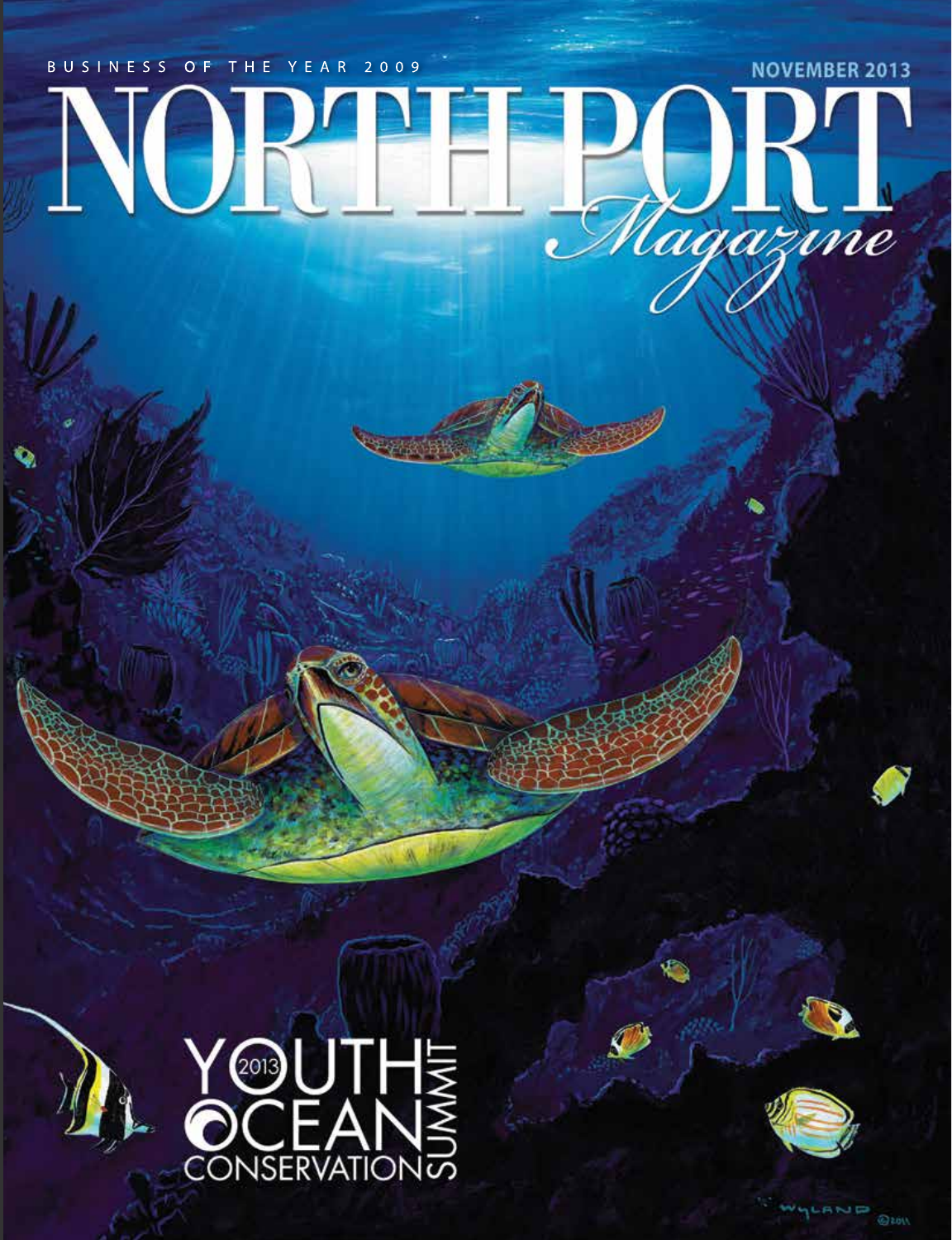

## **Epiphany Health:** Affordable Direct Primary Care

*Epiphany Health found local healthcare providers who were eager to provide discounted services outside of the third party payer system. Savings can range from 50 to 90 percent below traditional self-pay rates*

Dr. Lee Gross and Dr. Steven Shell have been practicing medicine locally for over a decade. They became frustrated over the past few years because of increasing government and insurance companies' intrusion into their practice of medicine. The doctors considered and evaluated several new care models, and came up with a simple — but striking — idea. Create an affordable healthcare option for the uninsured or underinsured that includes all primary care services, as well as access to discounted labs, imaging, medications, physical therapy and specialty services. Dr. William Crouch and Dr. Stephanie Shell joined the two doctors and thus, appropriately named, Epiphany Health was born. As a result, they remain among the last few privately owned primary care practices in the region while most of their colleagues have sold their practices to larger institutions.

Since primary care is the least expensive component in healthcare, the doctors said that they can provide affordable care by contracting directly with the patient, thus reducing the administrative costs that drive up the overall cost of care. "We can eliminate the middleman (the insurance industry), and pass the savings on to our patients," Dr. Crouch said. Dr. Steven Shell explained, "Our simple, direct primary care plan has several advantages that include true price transparency (cost of services ahead of time), high quality care, affordable fees, no copays, no deductibles, no pre-existing condition exclusions and a plan not tied to an employer."

Epiphany Health found local healthcare providers who were eager to provide discounted services outside of the third party payer system. Savings can range from 50 to 90 percent below traditional self-pay rates.